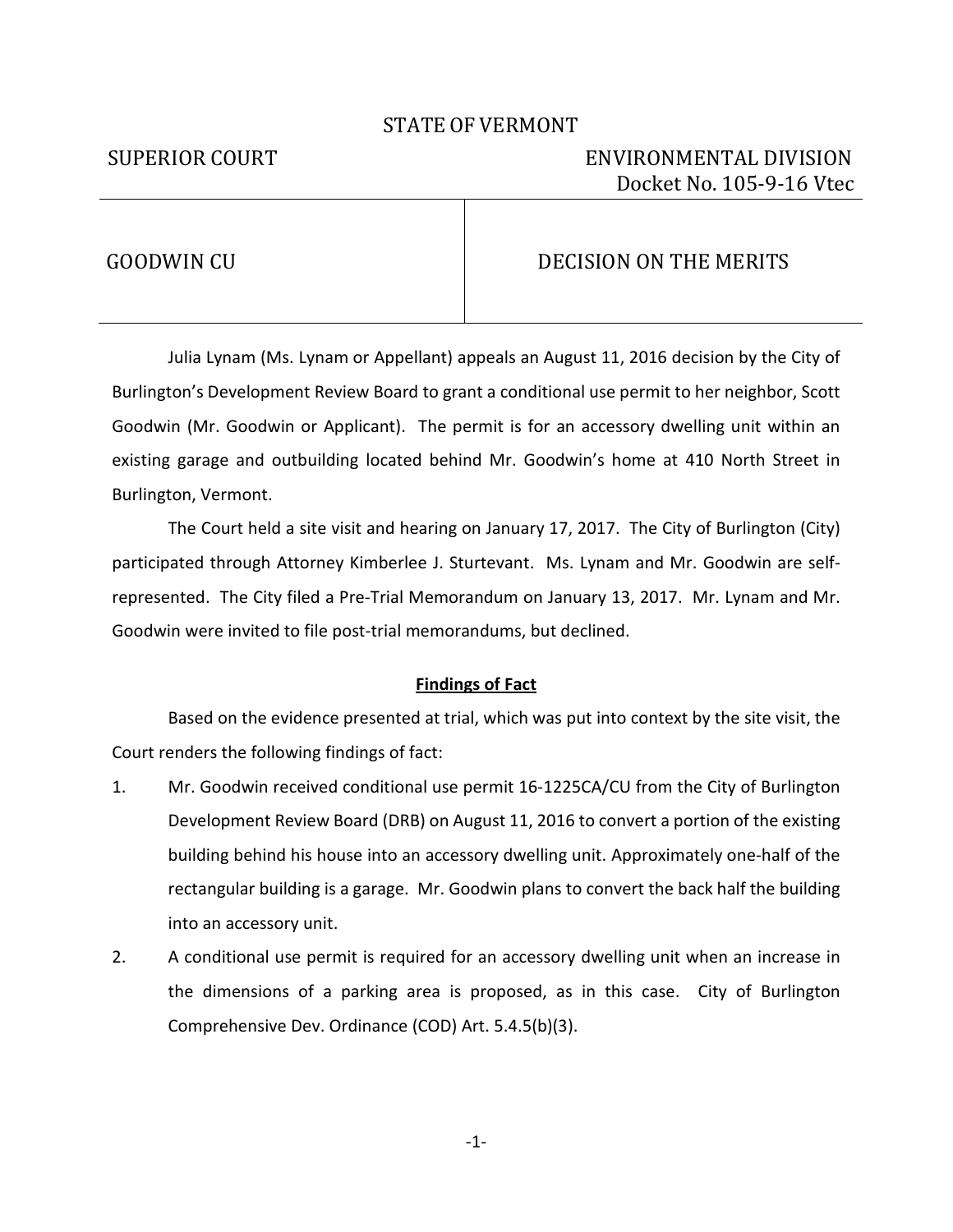- 3. The home at 410 North Street is within the Residential Low Density district (the RL district), which is intended primarily for low-density residential development in the form of single detached dwellings and duplexes. COD Art. 4 Sec. 4.4.5(a)(1).
- 4. Mr. Goodwin and his mother Margaret Gayle Goodwin are co-owners of the home at 410 North Street.
- 5. If the permit for an accessory dwelling unit is approved, Mr. Goodwin's mother is expected to convey her interest to him.
- 6. Mr. Goodwin occupies the home as his primary residence; his mother does not live there.
- 7. If the permit for an accessory dwelling unit is approved, Mr. Goodwin will occupy either the existing home or the accessory unit.
- 8. The existing lot size is 9,964.4 square feet. The lot coverage, or impervious surface area, is 2,878.5 square feet, which is 28.8% of the lot. $1$  Goodwin Ex. A.
- 9. Mr. Goodwin plans to add new brick pavers for parking and a small walkway next to the house. Id. The addition will increase the impervious area by 309.8 square feet, or 3.15%, bringing the impervious area to 3,188.3 square feet, or 31.99% of the lot. Id. The maximum lot coverage allowed in the RL district is 35%.<sup>2</sup> COD Table 4.4.4-3.
- 10. The existing house has 1,240 square feet of finished space.
- 11. The accessory dwelling unit will have 445 square feet of finished space.
- 12. The accessory dwelling unit consists of less than 30% of the total habitable floor area of the single-family home and the accessory dwelling unit combined.
- 13. Mr. Goodwin plans to install three windows on the east side of the outbuilding for the accessory unit. Goodwin Ex. B.
- 14. On the north side of the building, he plans to install one new window and replace an existing window.
- 15. On the south side of the building, he plans to replace a garage door and install a new garage door to create two parking spaces in the garage.

1

 $1$  The impervious area includes the house and the garage/outbuilding.

<sup>&</sup>lt;sup>2</sup> An additional 10% lot coverage may be permitted for accessory features such as decks, patios, porches and walkways.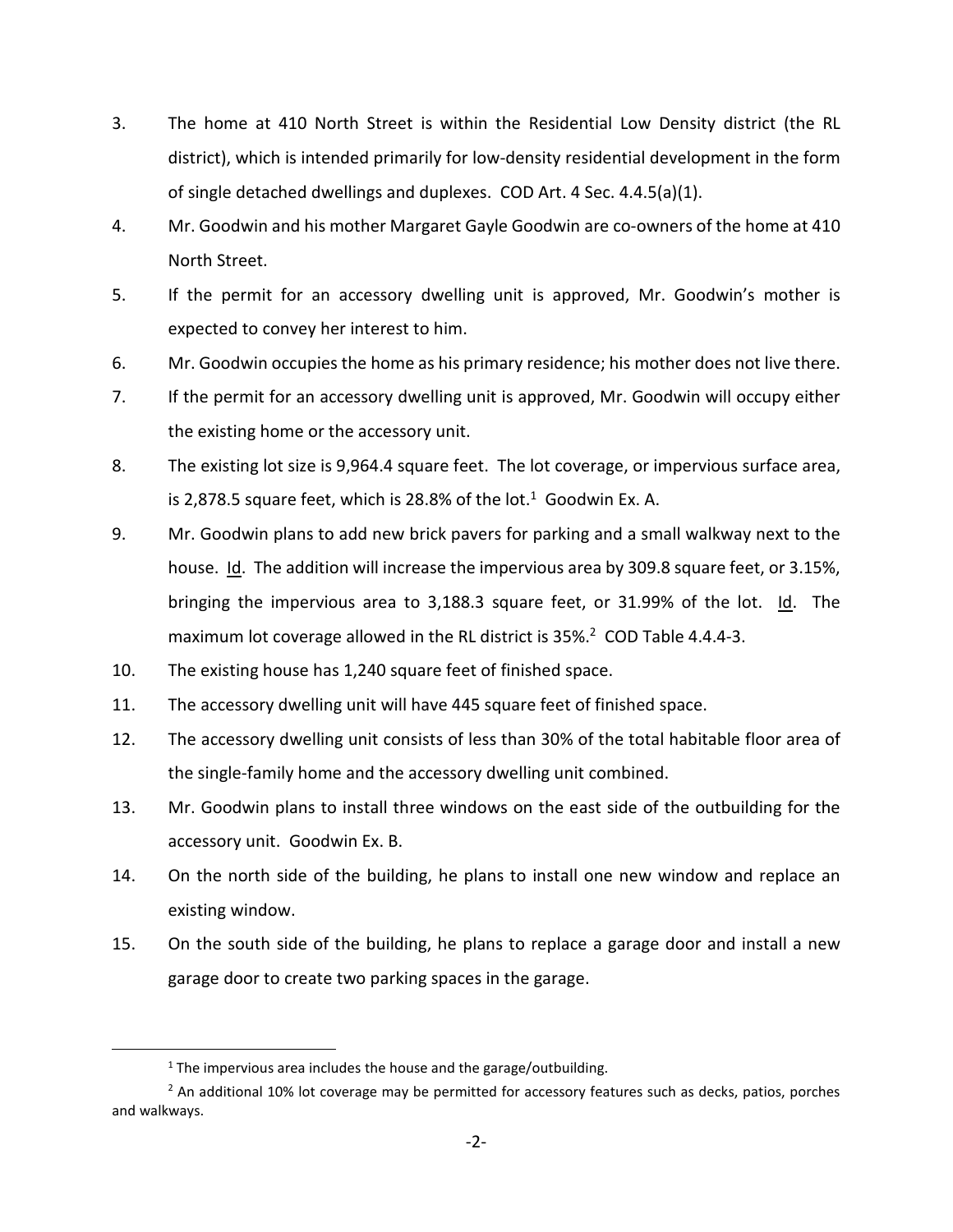- 16. Inside the accessory dwelling unit, Mr. Goodwin plans to build a kitchen, bathroom, bedroom and living area. He does not plan to increase the height or footprint of the existing building.
- 17. No more than two adult occupants are permitted to live in the accessory dwelling. COD Art. 5, Sec. 5.4.5.
- 18. Three cars will be able to park on the property, as required by the City's zoning regulations. COD Art. 8 Table 8.1.8-1. Two spaces are required for the existing singlefamily home, and one is required for the accessory dwelling unit. Id.; COD Art. 5.4.5(a)(3).
- 19. Two cars will be able to park in the garage; the third car will be able to park in a newly created space along the east wall of the house.
- 20. The space between the rear of the house, where the third car will park, and the front of the garage is sufficient to give the cars the required 24 feet of back-up length. Goodwin Ex. A; COD Art. 8 Table 8.1.11-1. The cars will be able to turn around on-site and exit in a forward fashion.

# **Conclusions of Law**

In Vermont, accessory dwelling units must be allowed either within owner-occupied, single-family homes, or on the same lot.<sup>3</sup> 10 V.S.A. § 4412(1)(E). This statute provides that:

[N]o bylaw shall have the effect of excluding as a permitted use one accessory dwelling unit that is located within or appurtenant to an owner-occupied single-family dwelling. An accessory dwelling unit means an efficiency or one-bedroom apartment that is clearly subordinate to a single-family dwelling, and has facilities and provisions for independent living, including sleeping, food preparation, and sanitation."<sup>4</sup>

Id. The City of Burlington's zoning regulations for accessory dwelling units comply with the state law. See COD Art. 5 Sec. 5.4.5. The regulations limit occupancy of an accessory unit to two adults. Id. Additionally, one parking space must be allocated to the unit. Sec. 5.4.5(a)(4). If the parking

.

<sup>&</sup>lt;sup>3</sup> Exceptions apply for properties located in flood or other hazard areas.

<sup>&</sup>lt;sup>4</sup> Additional requirements apply. Under both state law and the city's regulations, the property must have sufficient wastewater capacity; the accessory unit must not exceed 30% of the total habitable floor area of the singlefamily home; and the applicable setback and coverage requirements must be met. 24 V.S.A. § 4412(E)(i)–(iii).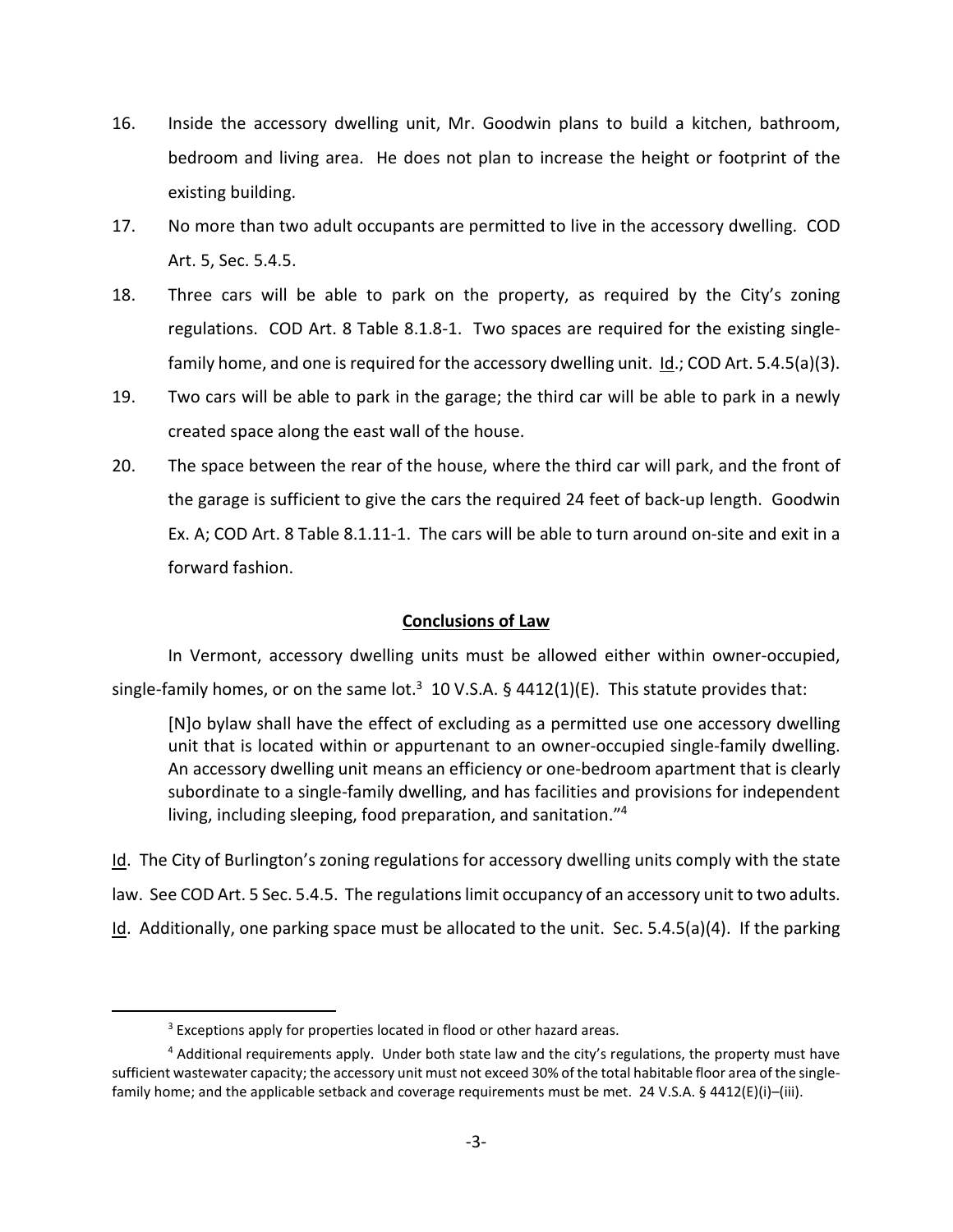area needs to be increased to comply with the City's off-street parking regulations, a conditional use permit is required. Sec. 5.4.5(b)(3).

Mr. Goodwin applied to the DRB for a conditional use permit to increase the parking area behind the house. See Dept. Planning & Zoning Memorandum (June 21, 2016), Goodwin Ex. E 9; and Dept. Planning & Zoning Memorandum (Aug. 2, 2016), Goodwin Ex. F 9. Mr. Goodwin plans to install new gravel parking areas next to the garage and the house, expanding the back-up and turn-around area to 24 feet between the garage and the house to comply with the city's parking requirements. Goodwin Ex. A; COD Art. 8 Table 8.1.11-1.

Following the DRB's approval of Mr. Goodwin's conditional use permit, Ms. Lynam timely appealed to this Court on September 8, 2016 pursuant to 24 V.S.A. § 4471 and V.R.E.C.P. 5. Our review is de novo, which means this Court is not restrained by the DRB's findings of fact or conclusions of law. V.R.E.C.P. 5(g). We take a fresh look at the issues in dispute.

Ms. Lynam poses three questions in her Statement of Questions for this Court.<sup>5</sup> Question 1 asks whether the City's zoning regulations requires an owner to occupy both the primary unit and the accessory dwelling unit, pursuant to Section 5.4.5(c). Question 2 asks whether Mr. Goodwin's application includes an expansion of the existing building footprint. Question 3 asks whether the parking configuration, which limits parking to three cars, is enforceable. We address these in turn.

## **I. Owner Occupation**

l

Ms. Lynam asserts that the City's accessory dwelling unit regulations require the property owner to occupy both the primary and accessory units. She cites one sentence from CDO 5.4.5(C) which states, "If either the primary unit or the accessory unit is no longer owner occupied as a primary residence, the approval for the accessory dwelling unit is void." Ms. Lynam reads this requirement to say that if either unit is not owner-occupied, then the accessory unit must be removed. Because Mr. Goodwin plans to live in only one of the units, and his mother, who is currently a co-owner, does not plan to live in either, Ms. Lynam contends the application must be rejected.

<sup>&</sup>lt;sup>5</sup> Ms. Lynam's Statement of Questions is a few pages long. At the beginning of trail, the Court summarized Ms. Lynam's questions with her concurrence.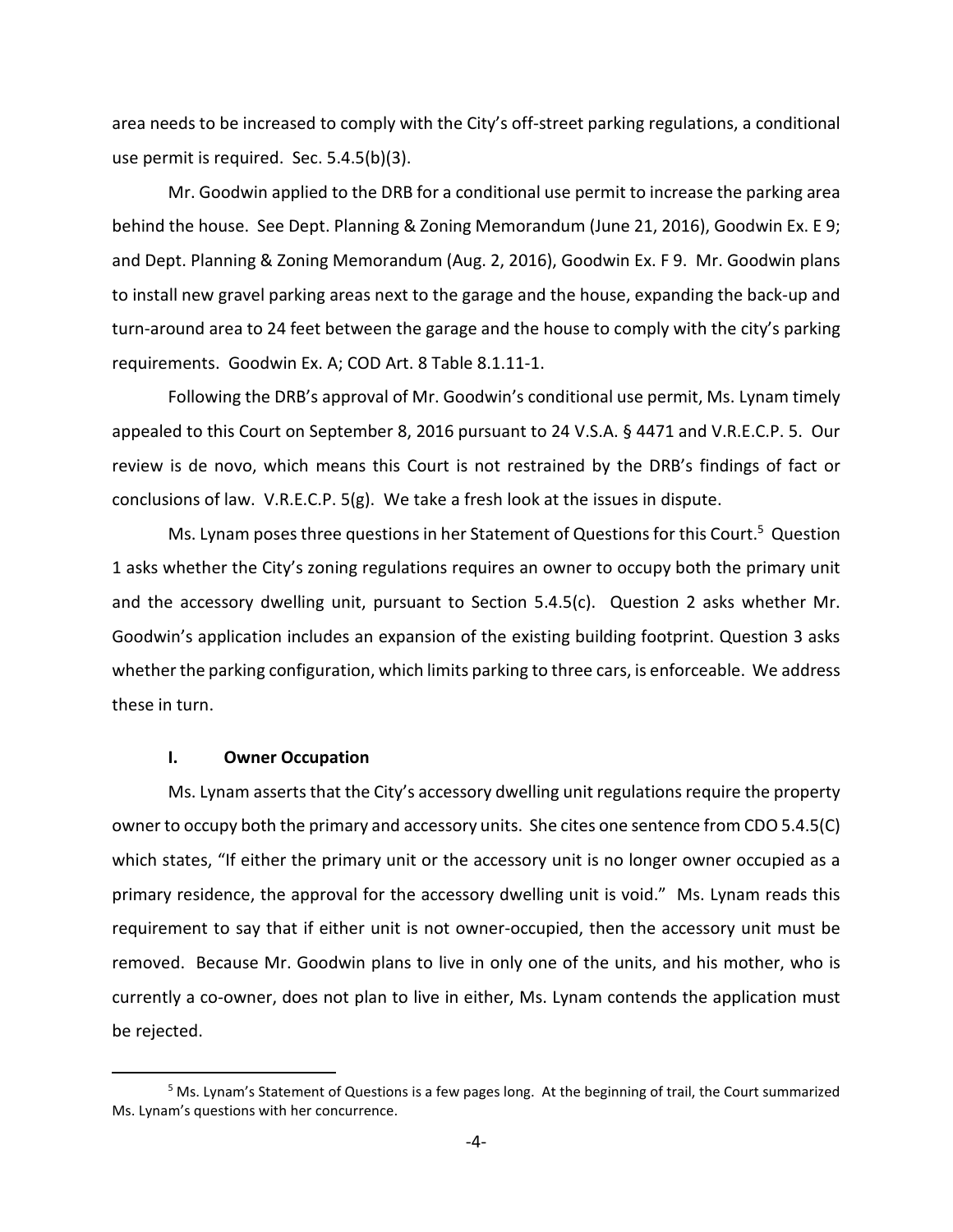The Court rejects the Appellant's interpretation for five reasons. First, we will "construe words according to their plain and ordinary meaning, giving effect to the whole and every part of the ordinance." In re Appeal of Trahan, 2008 VT 90, ¶ 19, 184 Vt. 262 (citations omitted). In construing statutory or ordinance language, our "paramount goal" is to implement the intent of its drafters. Colwell v. Allstate Ins. Co., 2003 VT 5, ¶ 7, 175 Vt. 61. We will therefore "adopt a construction that implements the ordinance's legislative purpose and, in any event, will apply common sense." In re Laberge Moto-Cross Track, 2011 VT 1, ¶ 8, 189 Vt. 578 (quotations omitted). If the words are not defined within a statute, they are given their plain and ordinary meaning, which may be obtained by resorting to dictionary definitions. Franks v. Town of Essex, 2013 VT 84, ¶ 8, 194 Vt. 595.

Because the City's regulations understandably do not define "either . . . or," we turn to the dictionary and find that when "either" is linked with "or," the meaning is "[o]ne or the other." Webster's II New College Dictionary 368 (3rd ed. 2005). Together they indicate a choice between two mutually exclusive possibilities. Webster's example is "Either we go now, or stay here all day." Only one choice is possible. Mr. Goodwin must live in either the main dwelling or the accessory dwelling; he does not have to live in both, nor does a co-owner have to live in one unit while he lives in the other.

Second, we consider the disputed language in context. Words in zoning ordinances are interpreted in a manner that gives "effect to the whole and every part of the ordinance." In re Trahan, 2008 VT 90, ¶ 20 (citing In re Stowe Club Highlands, 164 Vt. 272, 279 (1995)). The City's zoning regulations clearly require an owner of a single-family home with an accessory dwelling unit to reside on the property, but in only one of the units. In the same paragraph of the code cited by the Appellant, the regulations provide that "owner occupancy means that, after the creation of the accessory unit all individuals listed on the deed for the property must reside in the primary unit **or** in the accessory unit." COD Art. 5 Sec. 5.4.5(c) (emphasis added).

Third, as discussed previously, the enabling state statute requires municipalities to allow accessory dwelling units. See 10 V.S.A. § 4412(1)(E). The state law sets parameters on how municipalities may regulate these units, allowing for requirements such as "sufficient wastewater capacity" and a limit on the size of the accessory unit.  $Id$ . Nothing in the state law requires an

-5-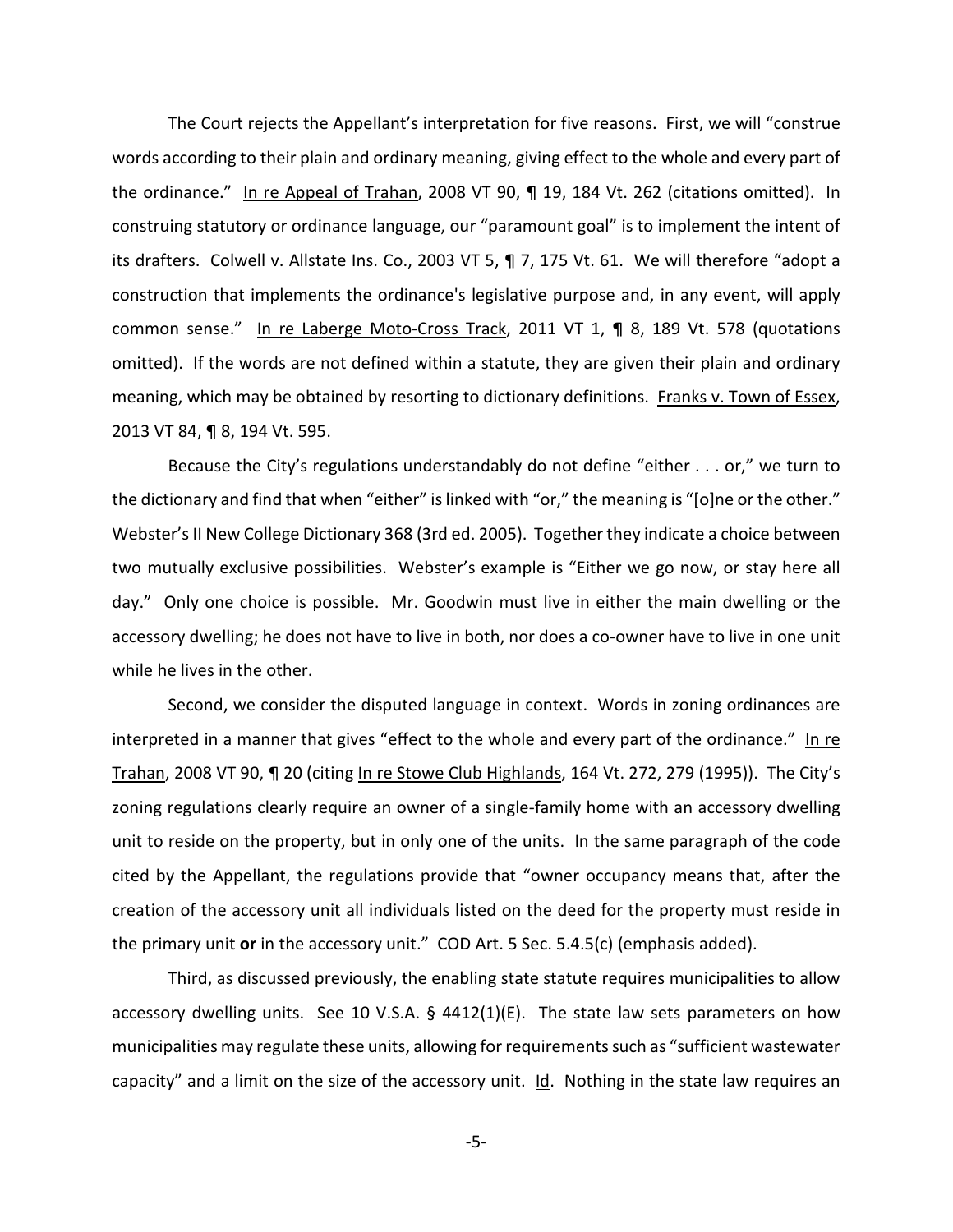owner to reside in both the single-family home and the accessory unit, and the state law does not indicate that a municipality may set such a requirement.

Further, the state law specifies that its provisions should not be construed to prohibit a municipal bylaw "that is **less restrictive** of accessory dwelling units." Id. at § 4412(1)(F)(i) (emphasis added). By implication, the law prohibits municipal bylaws that are more restrictive. Requiring an owner to live in both the main dwelling and the accessory dwelling would be more restrictive than the state law.

Finally, the provision is within a section titled "Equal treatment of housing and required provisions for affordable housing." Id. at  $\S$  4412(1). Requiring homeowners to occupy both the primary unit and the accessory unit would defeat the state's goal of allowing "[a]ccessory apartments within or attached to single-family residences which provide affordable housing in close proximity to cost-effective care and supervision for relatives, elders or persons who have a disability." Id. at  $\S$  4302(11)(D). The Court will not construe the City's accessory dwelling unit regulation to contravene the purpose of a state law.

Fourth, Ms. Lynam's interpretation would lead to an irrational result. See Wesco, Inc. v. Sorrell, 2004 VT 102, ¶ 14, 177 Vt. 287 ("[W]e favor interpretations of statutes that further fair, rational consequences, and we presume that the Legislature does not intend an interpretation that would lead to absurd or irrational consequences.") (internal quotation omitted); *In re Stowe Club Highlands*, 164 Vt. 272, 280-81 (1995) (refusing to interpret a regulation such that it leads to irrational results). It makes no sense to require a homeowner to occupy both the primary home and its accessory dwelling unit. Holders of the deed to a single-family home tend to either be individuals or couples. A single homeowner does not need two dwelling units on the same piece of property, and couples generally choose to share the same living space. Or, assuming the accessory unit is for an aging parent, one possibility envisioned by the state law, the child would be required to either sell or give an interest in the property to the parent. At the very least, such a requirement is unnecessary and overly burdensome, as well as contrary to the state Legislature's intent.

The fifth and final reason the Court rejects the Appellant's interpretation of the ordinance is the City's consistent interpretation of the ordinance. In testimony, the City of Burlington

-6-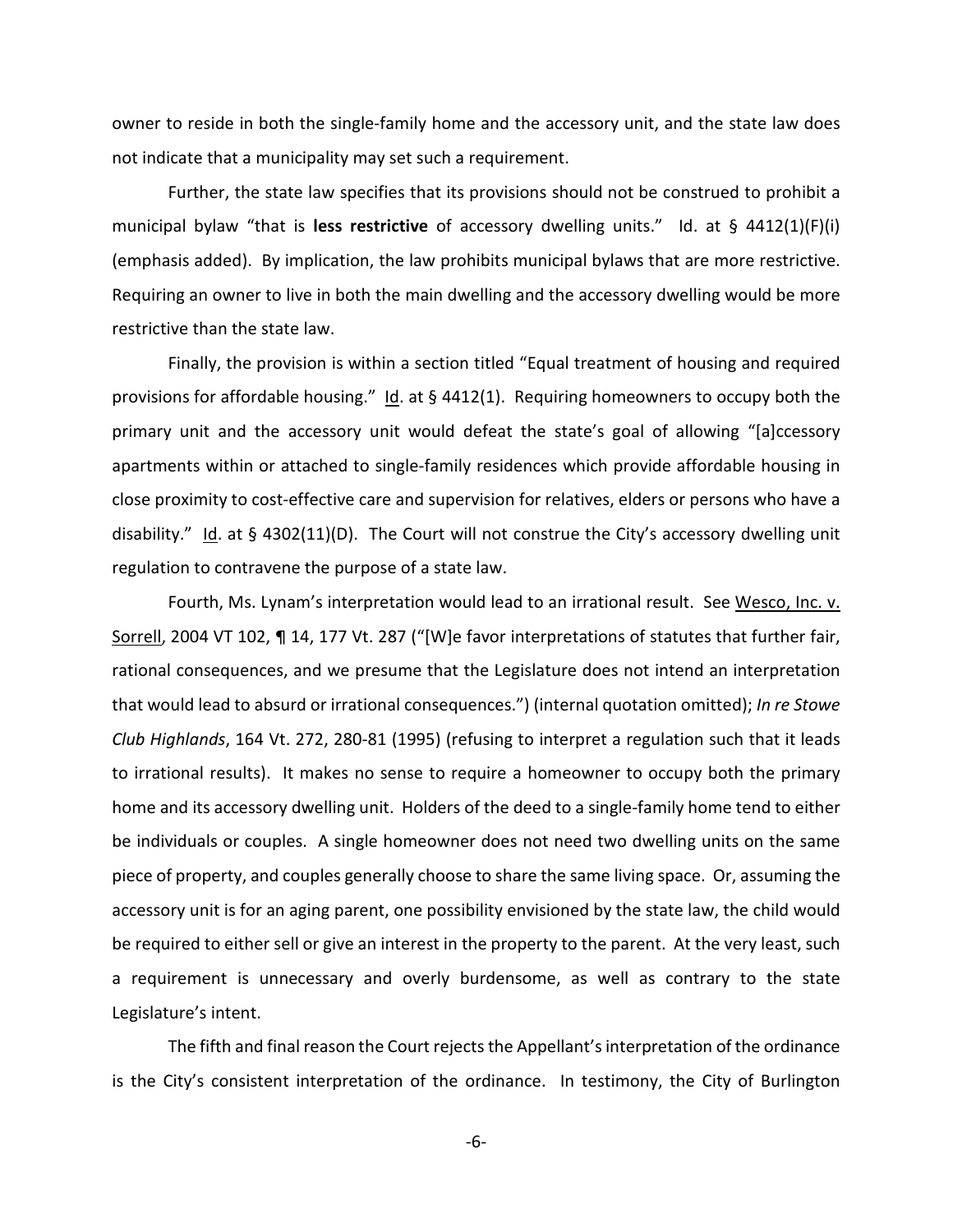provided examples of enforcing the ordinance to require an owner to occupy either the main house or the accessory unit, but not both. Because the Court finds the City's interpretation consistent with both the plain language of the CDO and common sense, the City's pattern of enforcement further validates our finding.

For all these reasons, the Court finds that to qualify for an accessory dwelling unit in or appurtenant to an owner-occupied single-family home, a homeowner must occupy either the main dwelling unit or the accessory dwelling unit, but not both.

#### **II. Habitable Floor Space**

Mr. Goodwin is not seeking to expand the height or habitable floor area of either the single-family home or the outbuilding that will serve as an accessory dwelling unit. Therefore, he does not need conditional use approval to expand either building's footprint. See COD Art. 5 Sec. 5.4.5(b).

### **III. Enforceability of the Parking Configuration**

Ms. Lynam is concerned that the parking turnaround area next to the driveway she shares with Mr. Goodwin will be used by guests to park their cars. She asks this Court whether the three-space parking configuration—and limitation—is enforceable.

If guests park their cars in the turnaround area, effectively blocking it, they would violate the city's parking regulations and Mr. Goodwin's permit. The City offered testimony at the hearing that officials enforce parking regulations when they observe an infraction, either through their own investigation or in response to a citizen complaint. The Court finds that the parking configuration is enforceable.

### **Conclusion**

The Court finds that the City's zoning regulations do not require an owner to occupy both the primary unit and the accessory dwelling unit, pursuant to COD Section 5.4.5(c); Mr. Goodwin's application does not seek to expand the existing building footprint and he therefore does not need a conditional use permit for that purpose; and the parking configuration is enforceable. We **AFFIRM** the City of Burlington Development Review Board's August 11, 2016 approval of 16-1225CA/CU to convert a portion of the existing garage/outbuilding into an

-7-